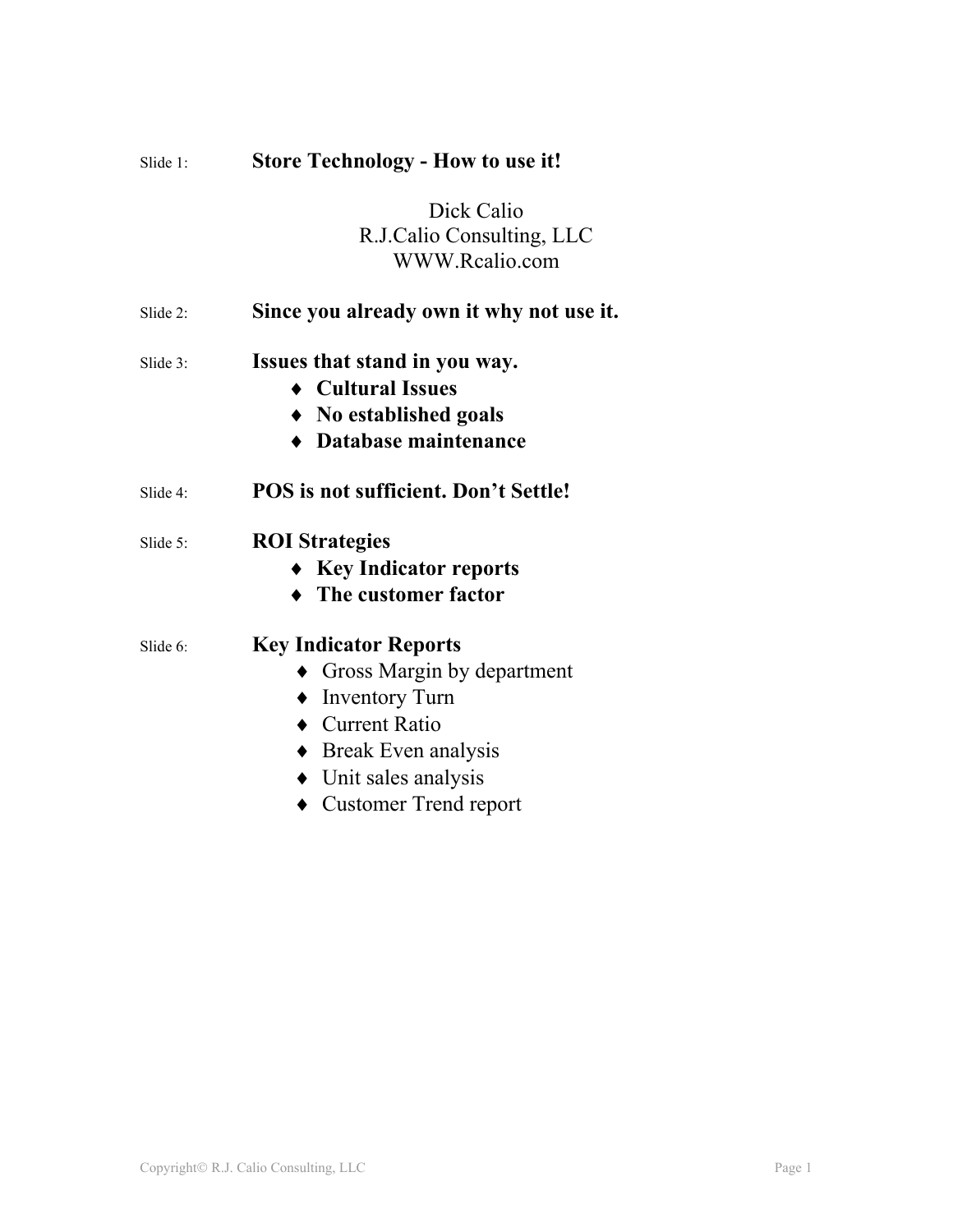The key element in utilizing a system is getting a return on your investment. This is an inexact science, however I feel there is an effective approach to this goal.

First and foremost we need to recognize that the retail business environment is highly competitive and key information is critical to survival. The key information should be presented in a format that will give the retailer a quick overview of the important data. The concept is for a retailer to quick determine the areas of his business that need further security. I designed a suite of reports called "Key Indicator Reports" that will give a business critical information in an effective usable format. The goal is for a retailer to look at only critical data and to drill down when a problem is indicated. Some reports are daily, some weekly and others monthly. The entire suite of reports give the retailer

## **1. Cash control:**

This is the quickest return you will get from you POS. In addition to better cash control and cash drawer reconciliation the following controls will in be place:

- ♦ Pricing accuracy,
- ♦ Voids and no-sales by clerk and a
- ♦ Audit trail on all discounts by clerk.

# **2. Gross margin management:**

This control will give you the most "bang for your buck". The erosion of gross margin is the silent killer of profit. In order to monitor gross margin and react immediately you need to run a report daily that shows your target gross margin percent by department and the actual gross margin per-cent attained from sales. For any department that has an actual gross margin per-cent lower that the target margin you need to run a report showing all items in that department that have a gross margin per-cent less than the target margin. The process will ensure that you catch gross margin erosion due to cost price changes and/or incorrect retail pricing immediately.

## 3. **Inventory turn:**

Excess inventory results in profit erosion in many ways. Primary among them are higher carry costs, lower gross margin since older inventory has to be marked down or put on sale. At the end of year when an accounting is done for a P/L statement profit is stated as a dollar value, the fact is the \$50,000 profit maybe \$40,000 in excess inventory and \$10,00 in cash. Obviously a retailer would prefer that value in cash rather than excess inventory.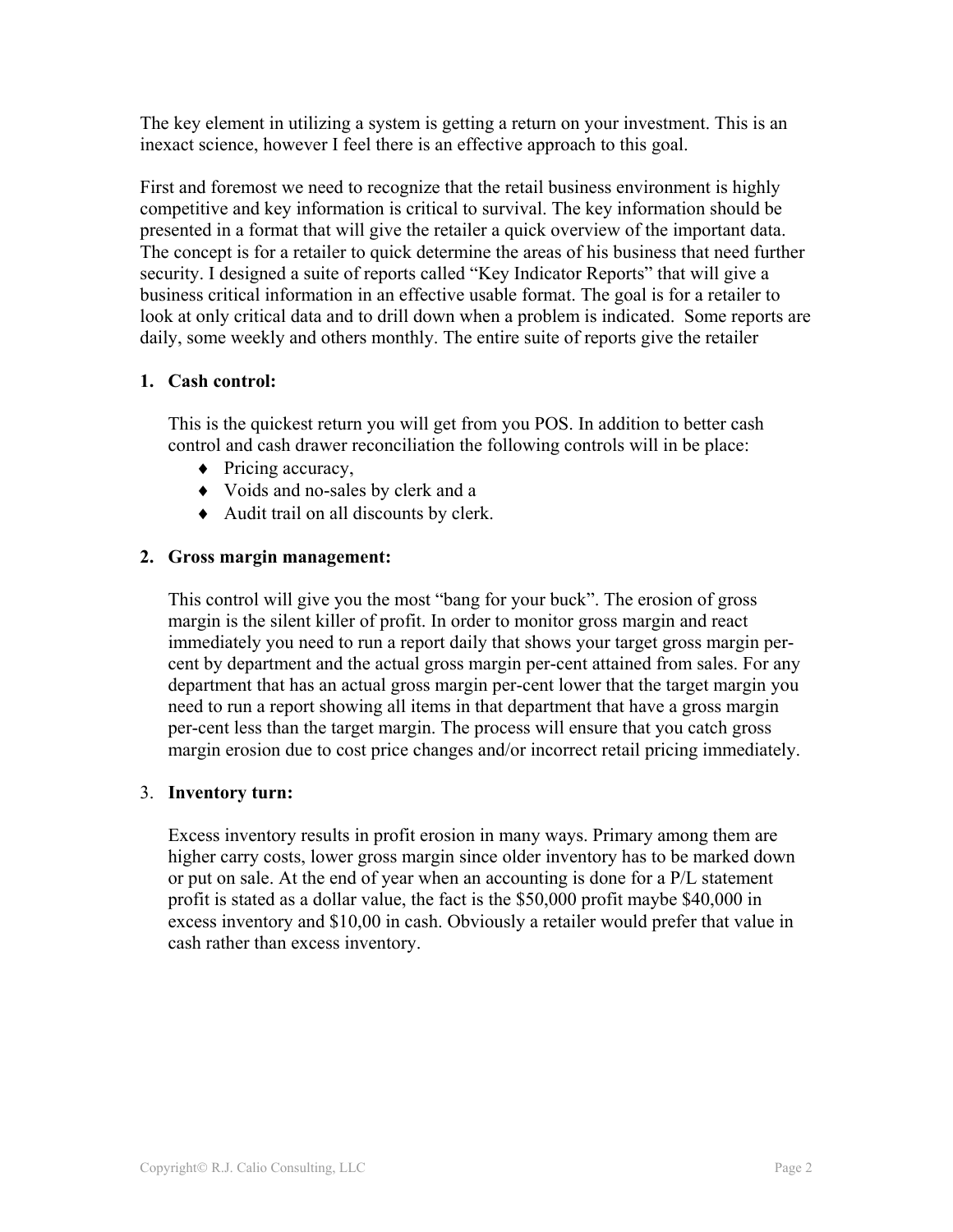### *An example is the following***:**

- Store A:  $$2,000,000$  in gross sales at a Gross margin of 40% and an Inventory turn- rate of six times a year: Inventory value at retail is \$333,000 Value at cost is \$199,999 (60% x \$333,000)
- Store B: Has the same gross sales and the Same gross margin of 40%, however they have an Inventory turn- rate of eight times a year. Inventory value at retail \$250,000 Value at cost is \$150,000

Assuming both stores have the same overhead expenses store B has \$49,000 more in cash than store A. Store A has \$49,000 greater in inventory. There is a point where inventory turns can be too high causing out of stocks and increased cost of receiving and processing smaller orders. The key is to optimize your inventory to its most efficient level. Most industry associations can give the retailer the inventory turn rate for their retail segment.

### **4. Life extension of your best customers:**

This is the most difficult area to realize a return. In order to have a program to reward your best customers you have to collect sales and transaction data about them. Once you know who you're best and most profitable customers are you can you can build a marketing plan to attract more of that type of customer. The retention of a good customer is three to six times less costly than attracting a new customer to replace them. A customer referred from a loyal customer has a greater potential of becoming a loyal customer. Loyal customers are less price sensitive.

The following is list of essential information a retailer needs to know about their customers"

- ♦ What % of your customers do you lose each year?
- ♦ What % of their business do you get in your product category?
- ♦ Why do your most profitable customers shop in your store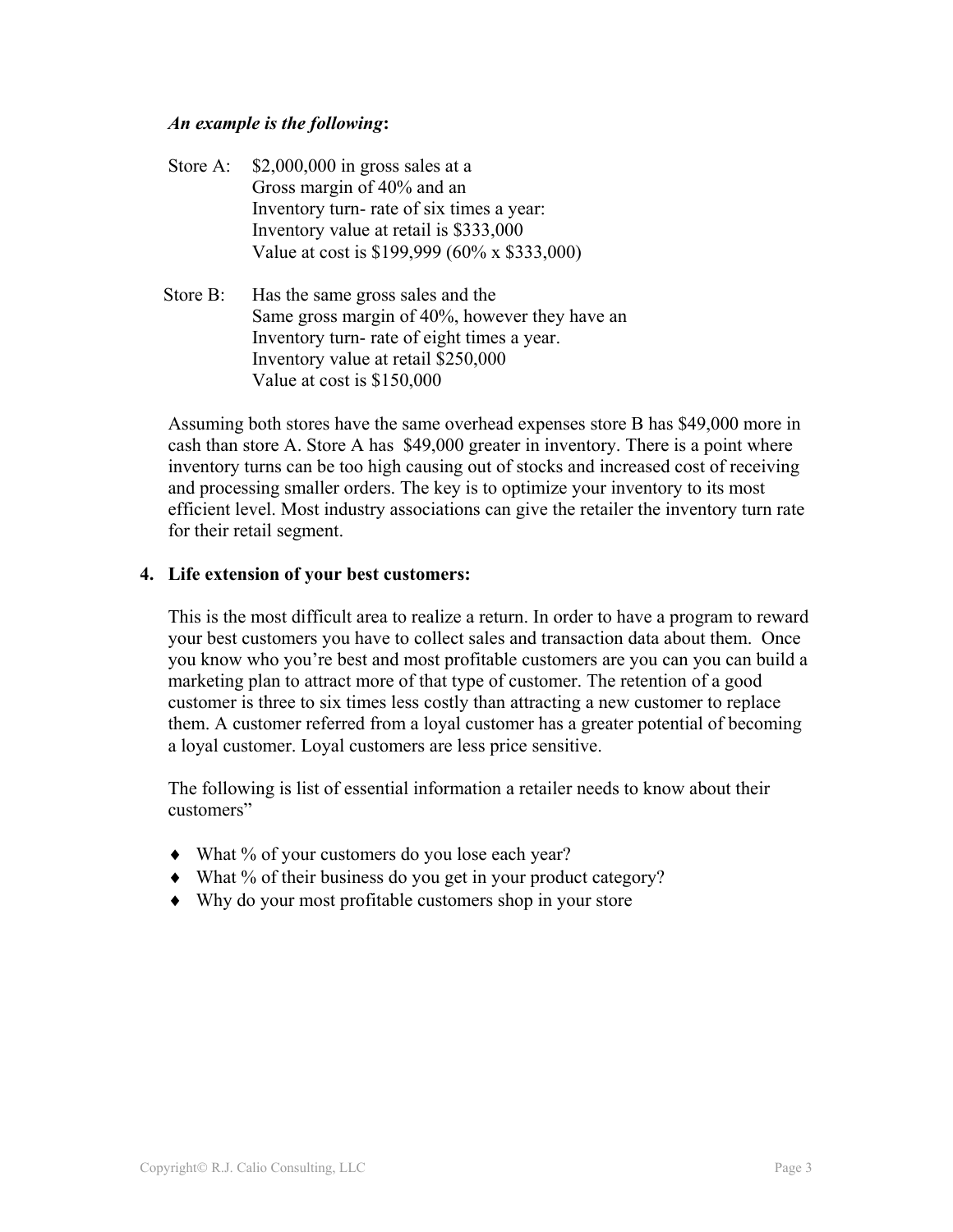### **Summary:**

Now lets calculate an ROI for a store doing \$1,500,000 in annual sales:

| 1. Better cash control generates a .05% increase to the bottom line. | \$7,500  |
|----------------------------------------------------------------------|----------|
| 2. Gross margin management yields 1%                                 | \$15,000 |
| 3. More effective inventory yields 1%                                | \$15,000 |

4. Life extension of customers is a bonus for aggressive retailers

Total Gross ROI: \$37,500

I have used very conservative figures to develop this Return on Investment example. My experience has shown a realistic return for a retailer who develops and adheres to a utilization plan for their system can reasonably be 3% to 4% of annual sales.

#### **Customer notes:**

Defection rates range from 10% to 30% annually 5% increase in retention =  $25\%$  -100% *(Assume your retention is 90% and you have a 10% entry of new customers increase your retention to 95% and maintain your 10%- over 14 years your customer base doubles.* 

#### **Customer surveys:**

- ♦ Why do you shop here
- ♦ What do you like most about our store
- ♦ Like least
- What % of your business do we get
- ♦ Who is our best competition
- ♦ Why
- ♦ What one change would you make

You need to understand who you are vs. customer opinion Become a resource- Casual dress seminar Control what they expect Follow you process Take a field trip Know you customer LTV Connect online

### **Loyalty:**

- $\triangleleft$  Keep it simple
- $\bullet$  Make rewards realistic
- ♦ No time limitation
- $\bullet$  Don't change the rules
- ♦ Assure them how you will use the information